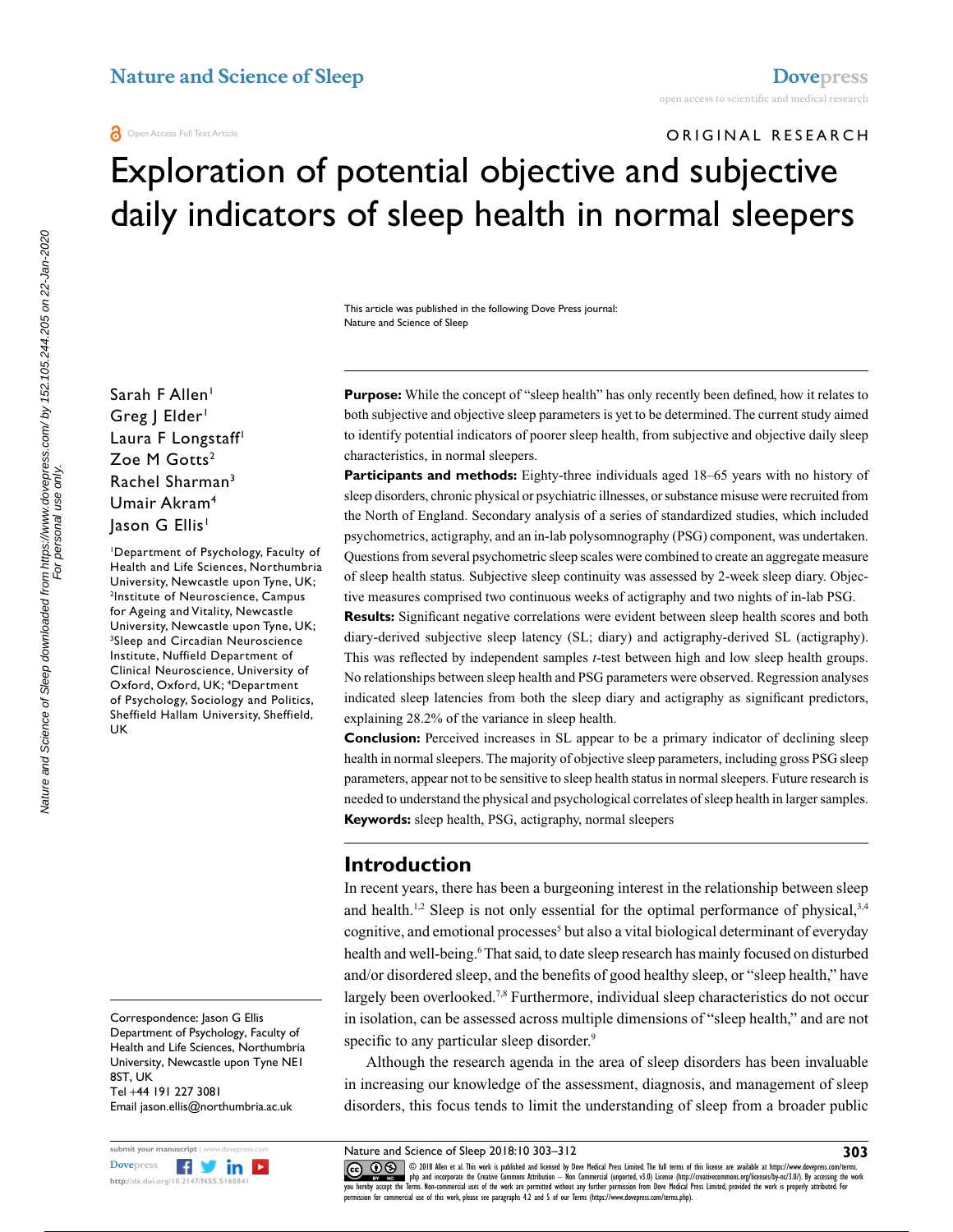health perspective. Additionally, while recent epidemiological and population health studies and research on the pathophysiology of sleep disorders, such as insomnia,<sup>10,11</sup> continue to increase our understanding of vulnerability to sleep disorders and have provided insights into the consequences of poor sleep on health outcomes, the focus has still largely been on "abnormal." One potential reason for this focus on poor sleep and the limited research agenda on sleep health, to date, is that only recently have guidelines on what is considered "normal" or "typical" sleep, at least in terms of sleep duration and sleep quality, been outlined.<sup>12,13</sup> As such, an understanding of what constitutes good sleep health has remained problematic.

Prior to the publication of the guidelines on "normal sleep" quantity and quality, Buysse<sup>7</sup> outlined the first formal definition of "sleep health." He suggested that although sleep health could be viewed, in line with the medical model of health and illness,<sup>14</sup> as an absence of disease, it was more likely to be a multidimensional construct and that one should focus on the positive attributes of sleep as opposed to sleep disturbance/disorder. To that end, and based upon his review of the relationships between specific aspects of the sleep experience and health outcomes, Buysse<sup>7</sup> suggested that sleep health should encompass five subjective domains – an assessment of good or poor sleep (satisfaction), the ability to maintain attentive wakefulness (alertness), placement of sleep in the 24-hour day (timing), ease of falling asleep and staying asleep (efficiency), and total amount of sleep obtained per 24 hours (duration). To accompany his definition, Buysse<sup>7</sup> developed a single scale to assess sleep health. The SATED scale comprises five questions pertaining to his definition (sleep Satisfaction, Alertness during waking, Timing of sleep, sleep Efficiency, and Duration of sleep).<sup>7</sup> Further, he suggested that other elements of sleep, albeit more difficult to quantify, including an individual's ability to sleep when under threat or challenge (adaptability) and regularity in sleep schedules (variability), might be considered in more comprehensive assessments of sleep health.

More recently, the National Sleep Foundation (NSF) developed and psychometrically tested their own measure of sleep health – the "Sleep Health Index" (SHI)<sup>8</sup> for use in large-scale studies. Employing a task force of experts, they developed an initial scale of 28 items that reduced, through factor analysis, into the final SHI, which consists of 12 items along three dimensions – sleep quality (six items), sleep duration (three items), and disordered sleep (three items). Within the sleep quality dimension, perceived sleep quality, feelings of restedness, difficulties falling or staying asleep,

the negative impact from a lack of sleep, and unintentional dozing are included. For sleep duration, self-reported hours slept are benchmarked against the NSF's age-specific guidelines on sleep need in addition to measures of sleep deficit and sleep variability (workdays vs non-work days). Finally, the disordered sleep dimension asks about use of sleep medication, consultation with a health care professional about sleep, and whether the individual has been told by a health care professional that he or she has a sleep disorder.

While there are clearly overlaps between both scales, there are also some distinct differences. Similarities exist between the SATED's satisfaction, alertness, and efficiency dimensions and the SHI's sleep quality dimension, and between the SATED's duration and timing dimensions and the SHI's items measuring sleep duration. However, the SATED does not include a measure of disordered sleep or a specific measure of sleep deficit, whereas the SHI does not include adaptability.

Given that the research area of sleep health is relatively new, and the implications of sleep health are yet to be fully investigated, an important next step may be to determine whether there are any specific daily sleep indicators of the concept. If these indicators are identified, then changes in these sleep parameters are likely to signify a change in sleep health status which may facilitate early, or even preventative, interventions. This in itself has the potential to facilitate a public health agenda on sleep health, as knowing what the first signs of threat to an individuals' sleep health are may be an invaluable focus for a broad educational initiative.

The aim of the present study was to explore how retrospective assessment of sleep health, combining both recommendations from Buysse<sup>7</sup> and the SHI,<sup>8</sup> may be associated with particular subjective and objective daily sleep characteristics in a sample of normal sleepers. This will not only highlight how particular aspects of daily sleep may warrant further attention in relation to deterioration of sleep health but will also expand our knowledge of the utility of subjective sleep health measures in individuals free of sleep disorders. It was hypothesized that subjective sleep variables would be the best indicators of sleep health based upon the assertion that the definition of sleep health by Buysse<sup>7</sup> and both the SATED and SHI<sup>8</sup> rely on subjective reports.

## **Methods Participants**

Participants were 83 normal sleepers aged 18–65 years recruited for a series of studies in the North of the UK. The inclusion criteria for "normal sleeper" were as follows: 1) not meeting criteria for any sleep disorder, 2) defining themselves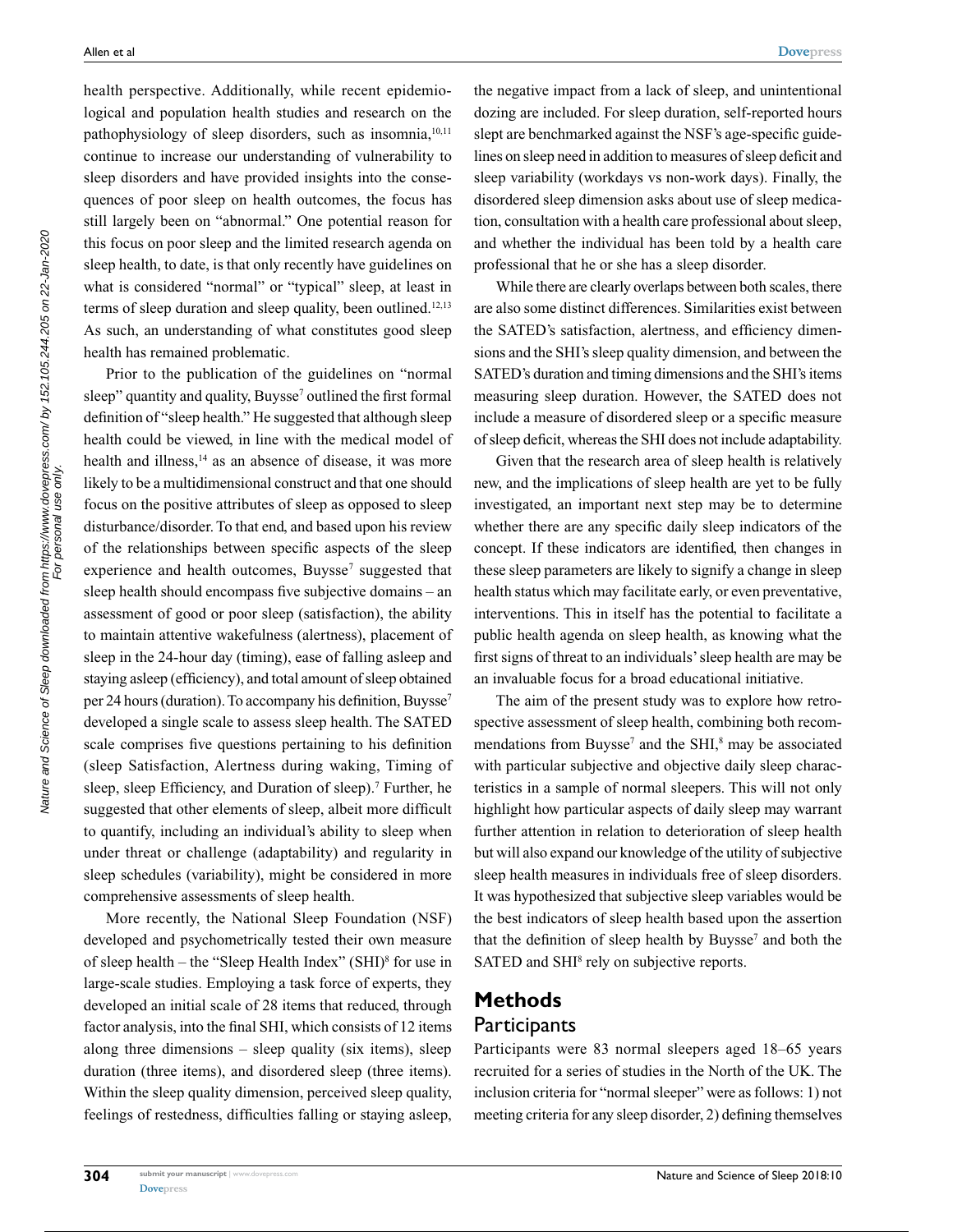as a "normal" sleeper, 3) not seeing a health care professional regarding their sleep, and 4) not taking a medication (either prescribed or over the counter) for their sleep. The exclusion criteria were as follows: 1) a chronic illness (psychological or physical – including substance use disorders), 2) a previous head injury, and 3) not being able or willing to travel to the sleep center for overnight assessments. Demographic information for the full sample is displayed in Table 1.

#### Procedure

Participants were recruited through a series of media campaigns throughout the North of the UK. The media campaigns featured posters displayed in community settings (eg, community centers, libraries) and adverts in local newspapers. In each case, the campaign asked individuals, irrespective of whether they had a sleep problem or not, to contact the research team by telephone for more information. If a

participant called, they were provided an overview of the study and once consent had been given they were screened for sleep disorders. If eligible and willing to participate, all participants were invited to attend the sleep laboratory for standardized baseline procedures. At this meeting, participants provided written informed consent and completed a face-to-face clinical interview to confirm that the participant met eligibility criteria. If eligible, participants were provided 2 weeks of sleep diaries, an actigraph, and a battery of psychometric assessments to complete at home. Additionally, an appointment was made for the participant to attend the sleep laboratory approximately 14 days later for an in-laboratory sleep assessment. At that appointment, participants returned the psychometric battery, the sleep diary, and the actigraph.

On each night of the study visit, participants arrived at the sleep laboratory at 8 pm for study preparation (eg, electrode placement, bio-calibrations). Participants were instructed to

**Table 1** Demographic characteristics

|                |                       | n              | $\%$  | Low sleep health | High sleep health |
|----------------|-----------------------|----------------|-------|------------------|-------------------|
|                |                       |                |       | group            | group             |
|                | Age, M (SD)           | 27.16 (10.33)  |       | 26.60 (10.71)    | 27.71 (10.34)     |
| Gender         | Males                 | 41             | 49.41 | 8                | 21                |
|                | Females               | 42             | 50.59 | 20               | 21                |
| Ethnicity      | <b>White British</b>  | 64             | 77.06 | 30               | 33                |
|                | White Irish           |                | 1.20  |                  | 0                 |
|                | <b>White Scottish</b> | 7              | 8.43  | $\overline{2}$   | 5                 |
|                | Other White           | 2              | 2.41  | 0                | 2                 |
|                | Asian                 | 4              | 4.82  | 3                |                   |
|                | Chinese               | $\overline{2}$ | 2.41  |                  |                   |
|                | Undisclosed           | 3              | 3.61  |                  | 0                 |
| Marital status | Single                | 64             | 77.06 | 33               | 30                |
|                | Married               | 9              | 10.84 | $\overline{2}$   | 5                 |
|                | Live-in partner       | 5              | 6.02  |                  | 4                 |
|                | Divorced              | 2              | 2.41  |                  |                   |
|                | Separated             |                | 1.20  | 0                |                   |
|                | Undisclosed           | $\mathbf{2}$   | 2.41  | п                |                   |
| Employment     | Full time             | 31             | 37.32 | 12               | 9                 |
| status         | Part time             | $\overline{2}$ | 2.41  | 0                |                   |
|                | Unemployed            |                | 1.20  | 0                |                   |
|                | Retired               |                | 1.20  | $\mathbf 0$      |                   |
|                | Student               | 44             | 52.98 | 24               | 9                 |
|                | Others                | $\overline{2}$ | 2.41  |                  |                   |
|                | Undisclosed           | $\overline{2}$ | 2.41  |                  | 0                 |
| Education      | Pre-bachelor          | 15             | 18.06 | 4                | $\mathbf{H}$      |
|                | Bachelor              | 38             | 45.75 | 9                | 9                 |
|                | Master's              | 10             | 12.04 | 6                | 4                 |
|                | PhD                   |                | 1.20  | 0                |                   |
|                | Diploma               | 3              | 3.61  | $\overline{2}$   |                   |
|                | College               | $\overline{2}$ | 2.41  | 0                |                   |
|                | <b>MD</b>             | $\overline{2}$ | 2.41  | 0                |                   |
|                | Others                | 9              | 10.84 | 6                | 3                 |
|                | Undisclosed           | 3              | 3.61  |                  | 0                 |
| Total          | $N =$                 | 83             |       | 38               | 42                |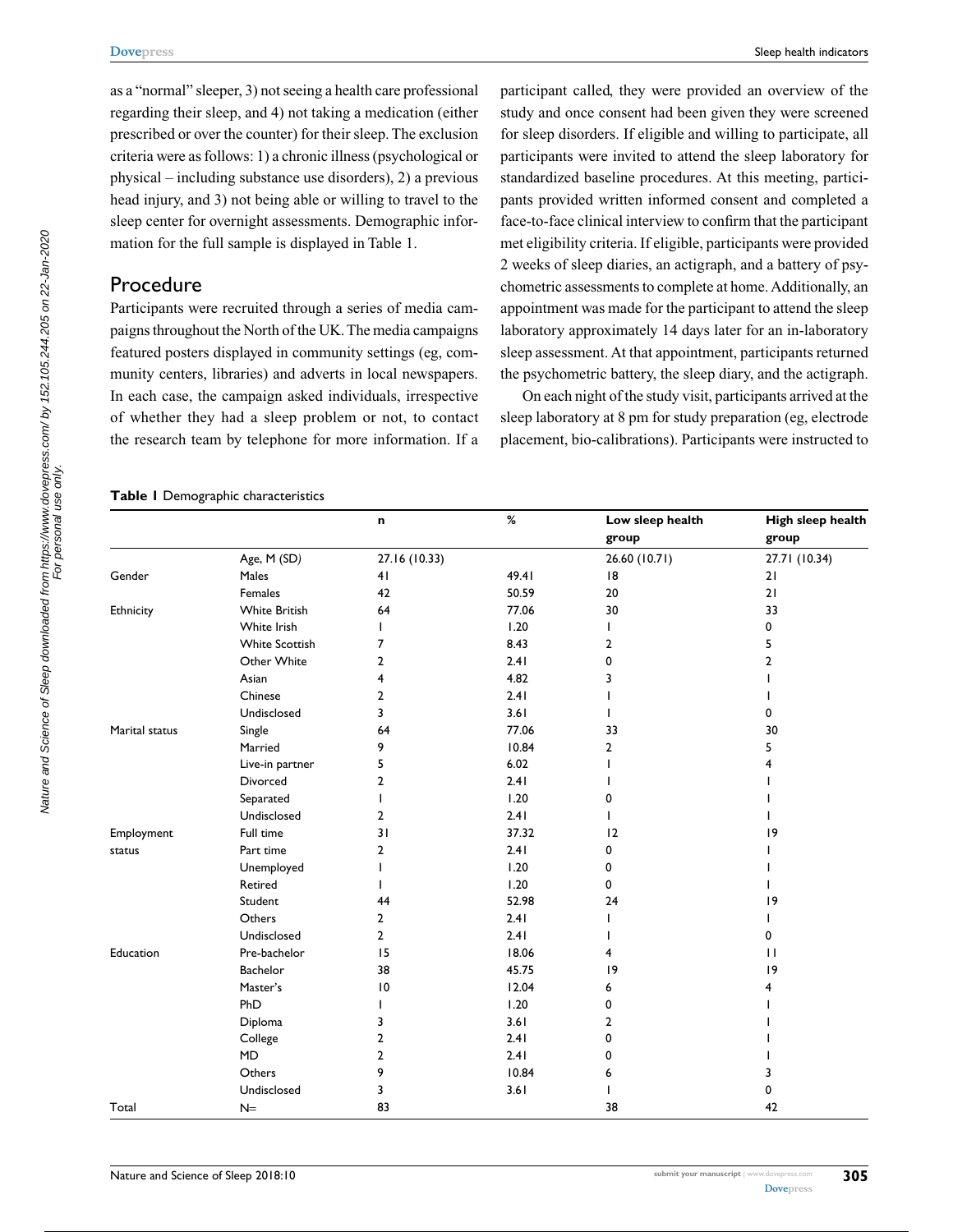refrain from consuming alcohol, drugs, excessive caffeine, and nicotine before arrival. Bedtime was determined by the time reported in sleep diaries. Total recording period was for ≥8 hours for all participants, although time out of bed in the morning was recorded and ambulatory PSG was employed if participants left the bedroom. All participants completed a sleep diary upon awakening. After electrodes were removed, participants left the laboratory and continued with their day. For all in-lab visits, taxis were provided, if necessary. All laboratory visits were undertaken on weekdays to limit the effect of altered sleep schedules on PSG readings. Participants were compensated £80 or £150 for their time depending upon the length of the study after baseline procedures (eg, two-night protocol vs three-night protocol).

The protocol for each study received ethical approval from the institutional ethics committees at Northumbria University and the University of Glasgow and conformed to the Declaration of Helsinki's ethical principles.

#### Measures

#### Sleep health scores

In order to address the dimensions of sleep health, as suggested by both Buysse<sup>7</sup> and Knutson et al,<sup>8</sup> a measure of sleep health was created using items from the Pittsburgh Sleep Quality Index,<sup>15</sup> Insomnia Severity Index,<sup>16</sup> Morningness–Eveningness Questionnaire,17 Ford Insomnia Response to Stress Test (FIRST),<sup>18</sup> and Sleep Preoccupation Scale.<sup>19</sup> Each question required respondents to consider their sleep and sleep-related behaviors, thoughts, and feelings over the previous month. An overview of each question and how they match with the SHI and SATED items is given in Table S1. For the purpose of the current study, the items used were grouped into the dimensions of Quality and Duration as proposed by the SHI,<sup>8</sup> in addition to a dimension of Adaptability as recommended by Buysse.<sup>7</sup> Considering that participants had been screened and excluded for having a sleep disorder and that a diagnosis of a sleep disorder and/or use of sleep medication were exclusion criteria in the present study, the dimension of "disordered sleep" as included in the SHI was not included in the present conceptualization of sleep health.

*Sleep quality* – Sleep quality was measured using five items conceptually similar to those included in the SHI<sup>8</sup> and SATED7 – perceived sleep quality, sleep satisfaction, negative impact of lack of sleep, sleep efficiency (SE), and unintentional dozing during the day. The range of scores for this dimension was 0–18, with higher scores indicating better sleep quality.

*Sleep duration* – Sleep duration was measured using three items – number of hours slept benchmarked against the NSF's age-appropriate criteria, sleep deficit, and sleep variability. The range of scores for this dimension was 0–8, with higher scores indicating a good sleep duration.

*Adaptability* – Adaptability was measured using two items, combined, from the FIRST, which asked about the likelihood of daytime or evening stress impacting on sleep. The range of scores for this dimension was 0–6, with higher scores indicating better adaptability. This dimension was added in light of Buysse's<sup>7</sup> recommendations that adaptability may be an important characteristic of sleep health.

#### Subjective sleep

The consensus sleep diary<sup>20</sup> was used to create measures of subjective sleep continuity, including sleep latency (SL), wake after sleep onset (WASO), number of awakenings (NWAK), time in bed (TIB), total sleep time (TST), and SE ( $[TST \div TIB] \times 100$ ) over the 2-week period. Participants were instructed to complete the diary upon awakening each morning. Mean values were derived for each parameter for analyses.

#### Objective sleep

*Polysomnography (PSG)* – PSG data were derived from the second night (baseline) recording in the sleep laboratory. This was recorded on a 33-channel SomnoScreen plus (S-Med, Birmingham, UK). The first night of PSG was used as a screening/adaptation night and comprised an extended electroencephalogram (EEG) montage (including C3-A2; C4-A1), submental and anterior tibialis electromyograms (EMG), bilateral electrooculogram (EOG), heart rate, thoracic and abdominal respiratory effort, airflow (by nasal–oral thermocouple and nasal thermistor), and oxygen saturation via finger pulse oximetry. The second night (used for analyses) was a reduced montage and comprised the same EEGs, EMG (submental only), EOG, and heart rate measurements. Percentages of each sleep stage (Wake, N1, N2, SWS, and REM) in addition to measures of SL, WASO, NWAK, TST, TIB, and SE were derived for the present analysis. All PSGs were scored by a Registered Polysomnographic Technologistqualified technician using American Academy of Sleep Medicine guidelines;<sup>21</sup> and 50% of those were also scored by a researcher (JGE) to confirm reliability.

*Actigraphy* – The Actiwatch (Actiwatch 7; CamnTech, Cambridge, UK) measured movement at 1 minute epochs. Sleep parameters were computed via computerized algorithms using the software "Actiwatch Activity & Sleep Analysis 7" (CamnTech). Subjective "bed time" and "wakeup time," as determined by the sleep diary, were entered to produce a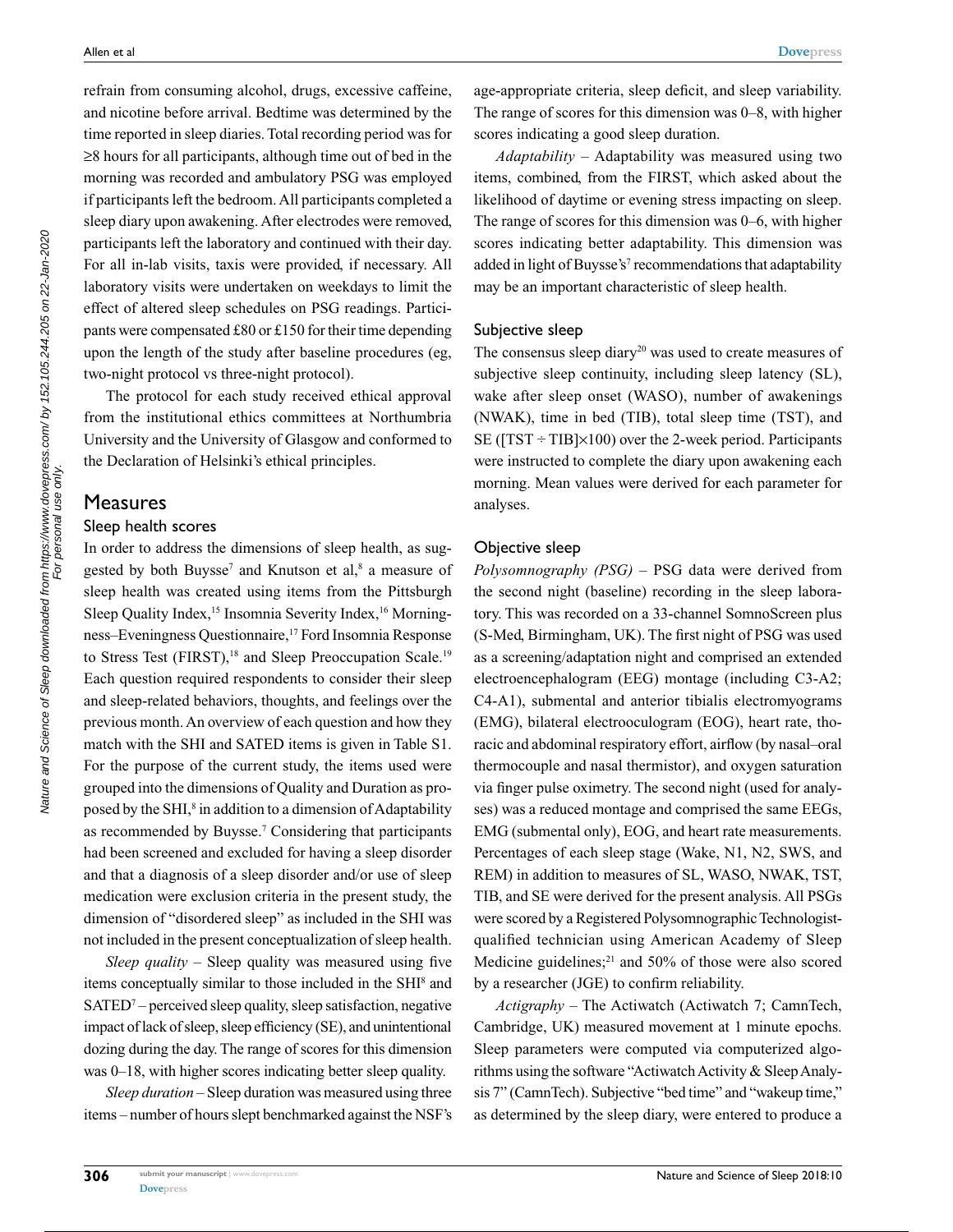"Sleep Summary Report," from which mean values of sleep continuity variables (ie, SL, WASO, NWAK, TIB, TST, and SE) were extracted. For the purposes of the present study, Fragmentation Index (FI) from the actigraph data was also included.

#### Treatment of data

Sleep health was considered as both a continuous and a categorical variable. Sleep health scores were calculated from the questions identified (Table S1) to provide a continuous sleep health score for each participant (range 0–32). Mean values for each diary and actigraphy parameter were used in analyses. Pearson's correlation analyses were initially undertaken between the sleep health scores and the diary, actigraphy, and PSG outcomes (Table S2), and multicollinearity was assumed if correlations between the predictor variables were above *r*=0.7. Taking an exploratory approach, hierarchical multiple regression analyses (enter method) were then undertaken with sleep health as the outcome and related sleep parameters as predictors. For categorical analyses, high and low sleep health scorers were distinguished via median split. Group differences were assessed using independent samples *t*-test. A significance level of *P*<0.05 was used for all analyses.

Missing data were replaced by mean substitution when <5% of responses were missing; otherwise, case-wise deletion was implemented. Full sleep diary data were missing for one participant, and TST and SE (diary) data were missing for another individual. Actigraphy data were missing for five participants and FI was available for only 58 participants. PSG data were available for all 83 participants, with the exception of "percentage time awake" in the data of five individuals.

## **Results**

The mean score on the measure of sleep health was 27.13 (SD=3.31) with a range from 17 to 32. There were no significant differences between sex on sleep health scores  $(t$  [81] =  $-0.367$ , *P*=0.715) and the correlation between sleep health scores and age was *r*=0.101. Individuals with good and poor sleep health were then split by the median (three individuals scoring on the median were removed) for categorical analyses. This resulted in 38 individuals in the low sleep health group and 42 in the high sleep health group. Demographic data for both groups are listed in Table 1.

#### Subjective sleep continuity

With respect to subjective sleep continuity parameters (sleep diary), a significant negative correlation (*r*=–0.467, *P*<0.001) between sleep health and SL was demonstrated. A significant between-group difference was also only observed for subjective SL  $(t$  [77]=2.744,  $P=0.008$ ), with individuals measuring high on sleep health demonstrating shorter SL (M=13.44,  $SD=7.52$ ) than low sleep health scores (M=19.79, SD=12.61). All other correlations and between-group comparisons were nonsignificant (Table S2).

#### Objective sleep

*PSG* – No significant correlations were evident between sleep health scores and any sleep continuity, or sleep architecture parameters as determined by PSG. Independent samples *t*-test also indicated no significant between-group differences on these measures (Table S2).

*Actigraphy* – With regard to sleep continuity as assessed by actigraphy, a significant negative correlation was observed between sleep health and SL (*r*=–0.375, *P*<0*.*001). No other significant relationships were evident. Independent samples *t*-test ( $t$  [74]=2.805,  $P=0.006$ ) indicated that the high sleep health group (M=29.61, SD=26.55) reported significantly shorter SLs than the low sleep health group (M=49.59, SD=35.33). No other significant between-group differences were observed (Table S2).

#### Regression model

Considering the correlation coefficients between actigraphy and sleep diary measures of TST (*r*=0.83), actigraphy measures of TST and TIB (*r*=0.80) and actigraphy measures of NWAK and WASO (*r*=0.78) were above 0.70. The actigraphic variables for TST and NWAK were not included in the regression model due to multicollinearity. The correlation between SL diary and SL actigraphy measures did not indicate collinearity  $(r=0.28)$ . At Step 1, the model including age and sex as predictors of sleep health was not significantly better than the grand mean (*F* [2,74]=0.789, *P*=0.458). The addition of SL (diary) to the model was, however, significant at Step 2 (*F* [3,73]=7.394, *P*<0.001), with subjective SL (diary) predicting an additional 21.2% of the variance. The final model was also significant at Step 3 (*F* [4,72]=7.077, *P*<0.001), with objective SL (actigraphy) predicting a further 4.9% of the variance in sleep health. The final model explained 28.2% of the variance in sleep health. Both subjective SL (diary) and objective SL (actigraphy) were significant predictors in the final model, and SL (diary) was the strongest predictor  $(\beta=0.351)$  (Table 2).

## **Discussion**

The aim of the current study was to assess how sleep health may be related to subjective and objective sleep parameters in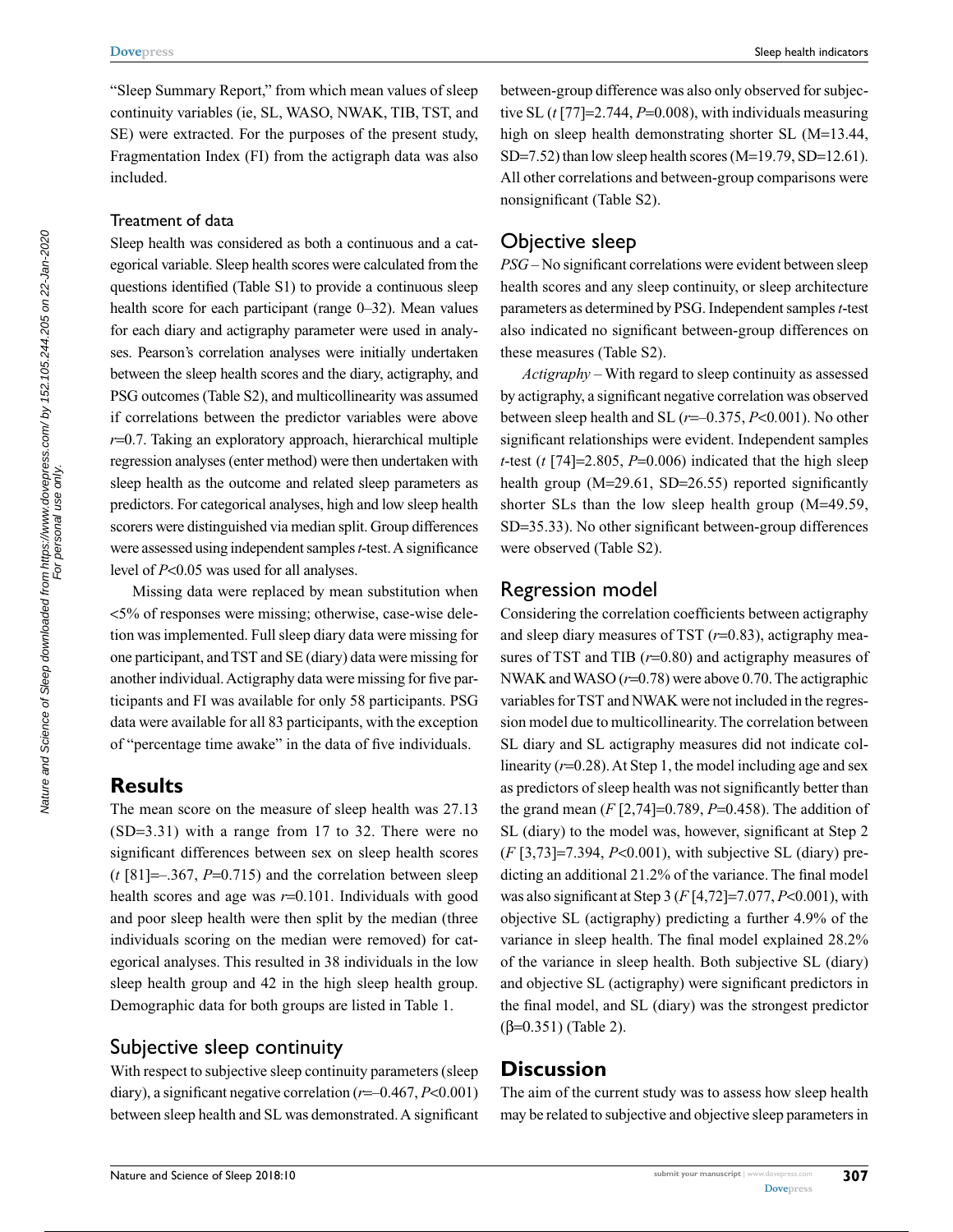| Table 2 Multiple regression analyses demonstrating the prediction of sleep health scores by age, sex, subjective SL (diary), and |  |  |  |  |
|----------------------------------------------------------------------------------------------------------------------------------|--|--|--|--|
| objective SL (actigraphy)                                                                                                        |  |  |  |  |

| <b>Predictors</b> |                 | B        | SE <sub>B</sub> | ß        |          | P           | $R^2$ ( $\Delta R^2$ ) |
|-------------------|-----------------|----------|-----------------|----------|----------|-------------|------------------------|
| Step I            | Age             | 0.034    | 0.036           | 0.109    | 0.945    | 0.348       | 0.021                  |
|                   | Sex             | 0.581    | 0.758           | 0.088    | 0.767    | 0.446       |                        |
| Step 2            | Age             | 0.036    | 0.032           | 0.115    | 1.123    | 0.265       |                        |
|                   | Sex             | 0.400    | 0.677           | 0.061    | 0.592    | 0.556       |                        |
|                   | SL (diary)      | $-0.141$ | 0.031           | $-0.461$ | $-4.494$ | $< 0.001**$ | $233**$ (0.212**)      |
| Step 3            | Age             | 0.014    | 0.033           | 0.045    | 0.428    | 0.670       |                        |
|                   | Sex             | 0.053    | 0.678           | 0.008    | 0.079    | 0.937       |                        |
|                   | SL (diary)      | $-0.121$ | 0.032           | $-0.394$ | $-3.765$ | $< 0.001**$ |                        |
|                   | SL (actigraphy) | $-0.026$ | 0.012           | $-0.250$ | $-2.221$ | $0.030*$    | $0.282**$ (0.049*)     |

**Notes:** \*\**P*<0.001, \**P*<0.05.

**Abbreviations:** SL, sleep latency; *B*, unstandardized beta; SE *B*, standard error of unstandardized beta; b, standardized beta; *R²*, R-squared; *DR²*, R-squared change.

normal sleepers, as determined by sleep diaries, actigraphy, and PSG. This is the first study to the authors' knowledge to examine these daily sleep characteristics in relation to an aggregate measure of sleep health. Associations were observed between sleep health status and SL, both from sleep diaries and actigraphy. Furthermore, the current study provided evidence that these two factors in combination could, to a certain extent, predict sleep health. These findings, combined with the findings from the *t*-tests, ultimately indicate that shorter SL plays a role in determining good sleep health. The SL findings potentially demonstrate evidence of consistency between subjective (diary) and objective (actigraphy) measures.

However, as actigraphy also requires aspects of selfreport, it is suggested that the determining factors of sleep health are likely to be largely subjective. Nevertheless, given that actigraphy is largely informed by sleep diaries, it is not surprising that these measures of SL were both related to sleep health. Individual's perception of their sleep in the determination of what is "healthy sleep" is therefore fundamental. In a similar way, there is an abundance of evidence that self-perceptions of health and well-being can influence physical and mental health outcomes.<sup>22</sup>

The current findings have implications with regard to a public health agenda on sleep. The knowledge that SL could potentially be an indicator of sleep health provides opportunities in this context. Primarily, it provides a simple quantifiable marker of an individual's overall sleep health, which could easily be framed in a public health campaign, as an empowerment tool (eg, knowing your SL score), a call to action (eg, observing a negative change in sleep health status), or even a sense of improvement following a change in behavior (eg, observing a positive change in sleep health status). That said, as the sample consisted of mainly European Caucasian younger adults, these results should be viewed carefully with regard to generalizability to all ages and cultures.

Interestingly, relationships were not observed between sleep health scores and any PSG markers, suggesting that sleep health status may not be easily inferred by PSG sleep parameters. The incongruity between subjective sleep and PSG measures in the current study is not uncommon, as other studies have also demonstrated links between self-reported sleep, but not objective sleep, and aspects of health.<sup>23</sup> However, as the PSG data were extracted from only a single night, it is possible that sleep health cannot be defined or identified simply within only a single night's sleep and that more nights of recording are necessary. Additionally, as the data from the second night were used, this may represent recovery from the first night familiarization, further supporting this premise.

The current study benefits from the use of numerous assessments of sleep to identify the most significant indicators of sleep health. Furthermore, the benchmarking of sleep duration and sleep quality against age-appropriate norms, from the NSF, provides a clearer understanding of these factors in context. Nevertheless, certain limitations must also be acknowledged. The current study largely comprised selfmonitoring, which is often an atypical period for participants and, therefore, may have affected the variability of the sleep variables recorded. Although 2 weeks of actigraphy and sleep diary assessment should have overcome these stability issues, some parameters, such as PSG, often take longer to stabilize.24 Calculation of sleep timing stability in future studies may be beneficial to assess this issue. Furthermore, actigraphy has questionable reliability and validity, given the difficulty in distinguishing quiet wakefulness from sleep.<sup>25</sup> As such, the findings, specifically with respect to the PSG and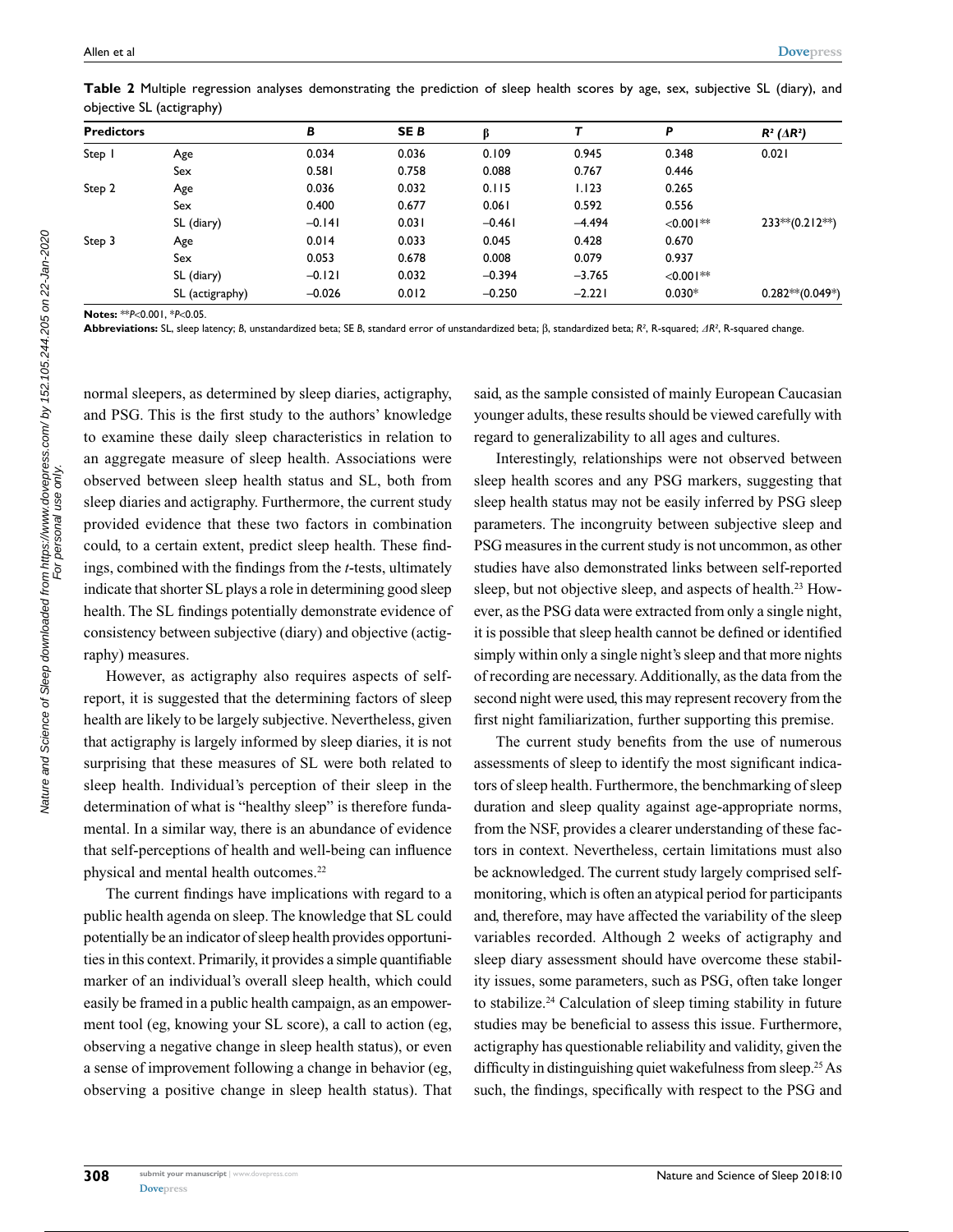actigraphy, should be viewed with a degree of caution. Additionally, as previously mentioned, given the initial selection criteria of healthy, normal sleepers, this study lacks the ability to generalize findings to a clinical (eg, insomniacs) or unbiased community sample. Therefore, it would be of value to verify these findings in individuals with insomnia and other sleep disorders (ie, those with obviously poor sleep health), in comparison to normal sleepers. Furthermore, as "normal sleep" status was gaged subjectively, the possibility that some participants (particularly in the low-sleep health group) may have had undiagnosed sleep disorders must be considered.

Finally, the use of several different items from several psychometric scales to determine sleep health status could be considered a limitation. However, aggregate multidimensional measures of sleep health have previously been implemented successfully in this way.<sup>9</sup> Furthermore, the questions used to assess sleep health combined aspects of both the SHI8 and SATED<sup>7</sup> scales to provide the most comprehensive overview of what is considered sleep health, albeit retrospectively self-reported. Additionally, all the items were taken from well-validated scales. Future research should, however, also seek to replicate these findings using the SATED, the SHI, or indeed both with more heterogeneous populations.

## **Conclusion**

Although research indicates sleep health is a subjective, multidimensional construct, it has been demonstrated that perceptions of SL may be an indicator of sleep health in individuals free from sleep disorders. It is suggested that this particular daily sleep characteristic may therefore warrant extra consideration in normal sleepers (ie, individuals who consider themselves free of sleep disorders) to maintain their sleep health. No evidence has been provided to suggest that PSG sleep parameters can reliably predict declines in sleep health in normal sleepers. However, longer PSG studies would be required to confirm this. The current study also exemplifies the utility of this aggregate sleep health measure as a quick and easy way to assess the concept in a representative group of normal sleepers. Nevertheless, future studies are warranted with larger samples to determine the factor structure of the construct, its psychometric properties, and other physical and psychological correlates of sleep health.

## **Acknowledgments**

The Sleep Council provided financial support for the preparation of this article. Part of the data collection for this study was funded by a grant received from the ESRC for the Sleep GAPS project. This paper was presented at the 32nd annual

meeting of the Associated Professional Sleep Societies as a poster presentation with interim findings. The Poster's abstract was published in "Basic and Translational Sleep Science" in SLEEP, Volume 41, Abstract Supplement, 2018. <https://doi.org/10.1093/sleep/zsy061.325>.

## **Disclosure**

The authors report no conflicts of interest in this work.

### **References**

- 1. Czeisler CA. Duration, timing and quality of sleep are each vital for health, performance and safety. *Sleep Health*. 2015;1(1):5–8.
- 2. Irwin MR, Olmstead R, Carroll JE. Sleep Disturbance, Sleep Duration, and Inflammation: A Systematic Review and Meta-Analysis of Cohort Studies and Experimental Sleep Deprivation. *Biol Psychiatry*. 2016;80(1):40–52.
- 3. Markov D, Goldman M. Normal sleep and circadian rhythms: neurobiologic mechanisms underlying sleep and wakefulness. *Psychiatr Clin North Am*. 2006;29(4):841–853.
- 4. Spiegel K, Leproult R, van Cauter E. Impact of sleep debt on metabolic and endocrine function. *Lancet*. 1999;354(9188):1435–1439.
- 5. Maquet P. The role of sleep in learning and memory. *Science*. 2001;294(5544):1048–1052.
- 6. Prendergast KB, Schofield GM, Mackay LM. Associations between lifestyle behaviours and optimal wellbeing in a diverse sample of New Zealand adults. *BMC Public Health*. 2015;16(1):62.
- 7. Buysse DJ. Sleep health: can we define it? Does it matter? *Sleep*. 2014;37(1):9–17.
- 8. Knutson KL, Phelan J, Paskow MJ, et al. The National Sleep Foundation's sleep health index. *Sleep Health*. 2017;3(4):234–240.
- 9. Furihata R, Hall MH, Stone KL, et al. Study of Osteoporotic Fractures (SOF) Research Group. An Aggregate Measure of Sleep Health Is Associated With Prevalent and Incident Clinically Significant Depression Symptoms Among Community-Dwelling Older Women. *Sleep*. 2016;40(3):1–11.
- 10. Morin CM, Bélanger L, Leblanc M, et al. The natural history of insomnia: a population-based 3-year longitudinal study. *Arch Intern Med*. 2009;169(5):447–453.
- 11. Ellis JG, Perlis ML, Neale LF, Espie CA, Bastien CH. The natural history of insomnia: focus on prevalence and incidence of acute insomnia. *J Psychiatr Res*. 2012;46(10):1278–1285.
- 12. Ohayon M, Wickwire EM, Hirshkowitz M, et al. National Sleep Foundation's sleep quality recommendations: first report. *Sleep Health*. 2017;3(1):6–19.
- 13. Hirshkowitz M, Whiton K, Albert SM, et al. National Sleep Foundation's sleep time duration recommendations: methodology and results summary. *Sleep Health*. 2015;1(1):40–43.
- 14. Engel GL. The need for a new medical model: a challenge for biomedicine. *Science*. 1977;196(4286):129–136.
- 15. Buysse DJ, Reynolds CF, Monk TH, Berman SR, Kupfer DJ. The Pittsburgh Sleep Quality Index: a new instrument for psychiatric practice and research. *Psychiatry Res*. 1989;28(2):193–213.
- 16. Morin CM, Savard J, Ouellet MC, Daley M. *Insomnia.* Hoboken, NJ: John Wiley & Sons, Inc; 1993.
- 17. Horne JA, Ostberg O. A self-assessment questionnaire to determine morningness-eveningness in human circadian rhythms. *Int J Chronobiol*. 1976;4(2):97–110.
- 18. Drake C, Richardson G, Roehrs T, Scofield H, Roth T. Vulnerability to stress-related sleep disturbance and hyperarousal. *Sleep*. 2004;27(2):285–291.
- 19. Ellis J, Mitchell K, Hogh H. Sleep preoccupation in poor sleepers: psychometric properties of the Sleep Preoccupation Scale. *J Psychosom Res*. 2007;63(6):579–585.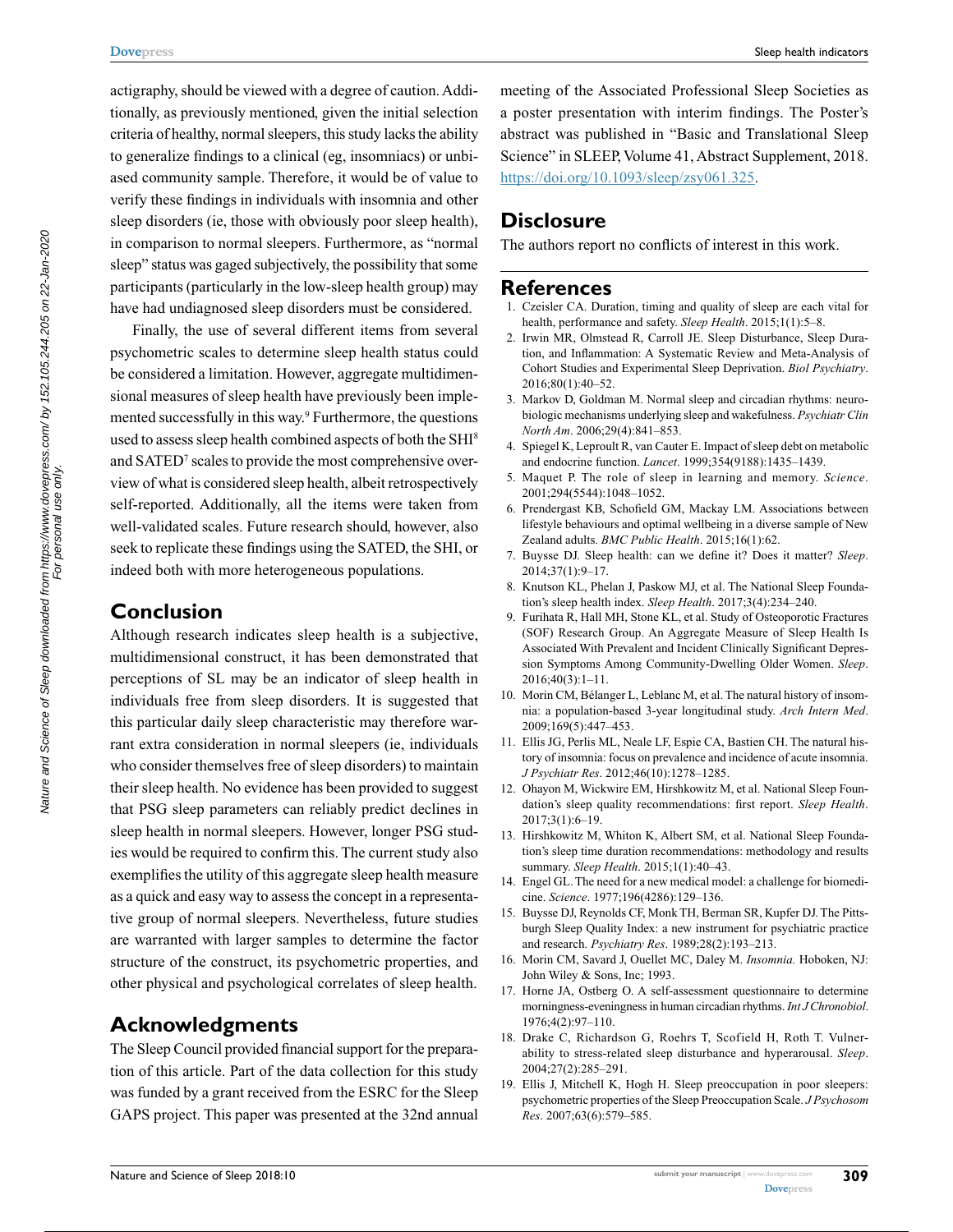- 20. Carney CE, Buysse DJ, Ancoli-Israel S, et al. The consensus sleep diary: standardizing prospective sleep self-monitoring. *Sleep*. 2012;35(2):287–302.
- 21. Iber C, Ancoli-Israel S, Chesson A, and Quan SF for the American Academy of Sleep Medicine. *The AASM Manual for the Scoring of Sleep and Associated Events: Rules, Terminology and Technical Specifications*. 1st. Ed. Westchester, Illinois: American Academy of Sleep Medicine; 2007.
- 22. Diener E, Chan MY. Happy People Live Longer: Subjective Well-Being Contributes to Health and Longevity. *Appl Psychol*. 2011;3(1):1–43.
- 23. Bei B, Milgrom J, Ericksen J, Trinder J. Subjective perception of sleep, but not its objective quality, is associated with immediate postpartum mood disturbances in healthy women. *Sleep*. 2010;33(4):531–538.
- 24. Wohlgemuth WK, Edinger JD, Fins AI, Sullivan RJ. How many nights are enough? The short-term stability of sleep parameters in elderly insomniacs and normal sleepers. *Psychophysiology*. 1999;36(2):233–244.
- 25. Sadeh A. The role and validity of actigraphy in sleep medicine: an update. *Sleep Med Rev*. 2011;15(4):259–267.

**[Dovepress](www.dovepress.com)**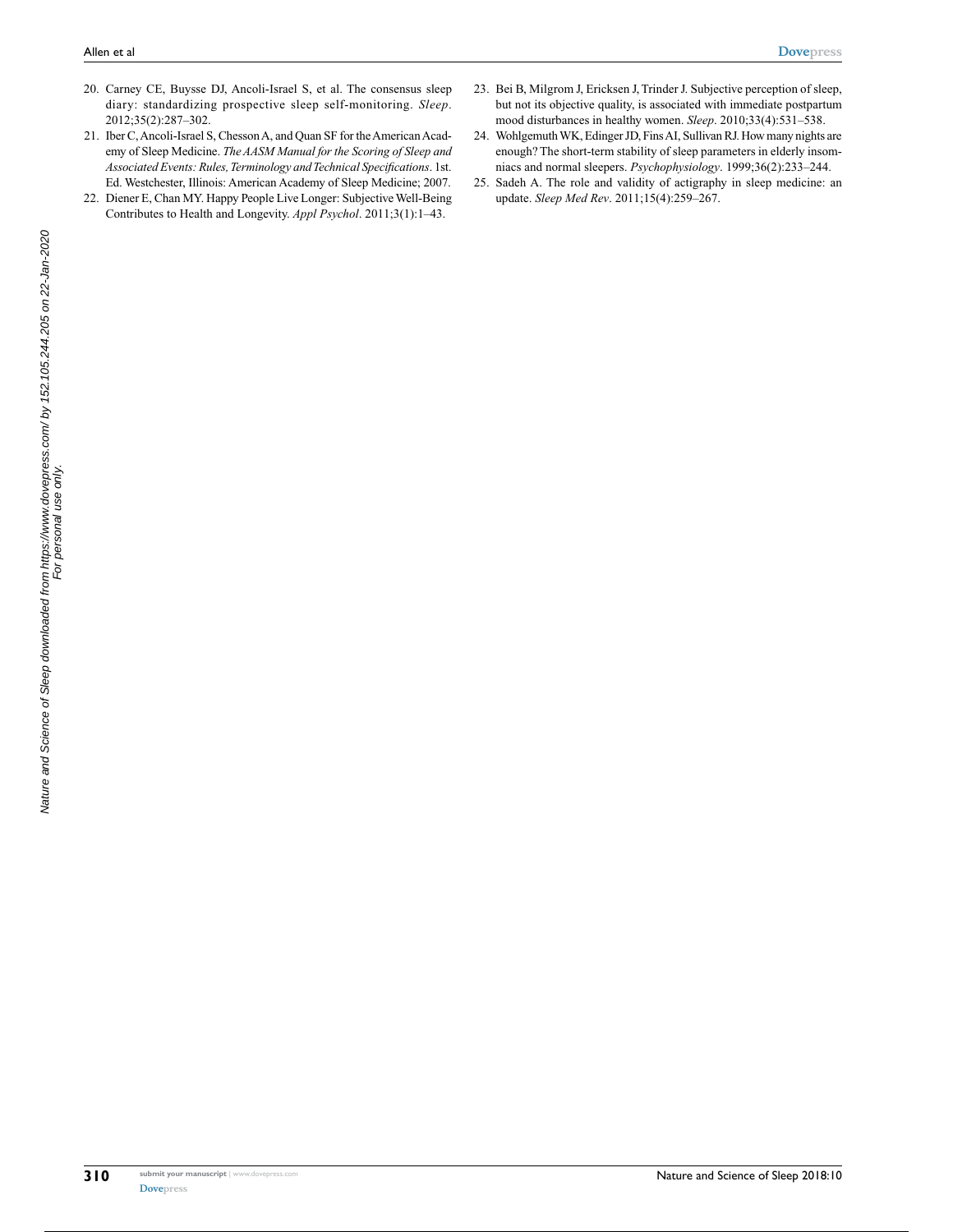## **Supplementary materials**

|  |  |  | Table SI Sleep health dimensions, questions, and scoring |  |  |  |
|--|--|--|----------------------------------------------------------|--|--|--|
|--|--|--|----------------------------------------------------------|--|--|--|

| Sleep health                              | Sleep health                                      | Question                                                                                                                                                                                                                                                                              | <b>Scoring</b>                                                                                                                                                        | <b>Corresponding item from</b>                                                                                                                                            |
|-------------------------------------------|---------------------------------------------------|---------------------------------------------------------------------------------------------------------------------------------------------------------------------------------------------------------------------------------------------------------------------------------------|-----------------------------------------------------------------------------------------------------------------------------------------------------------------------|---------------------------------------------------------------------------------------------------------------------------------------------------------------------------|
| index dimension                           | components                                        |                                                                                                                                                                                                                                                                                       |                                                                                                                                                                       | <b>SHI/SATED</b>                                                                                                                                                          |
| Sleep quality<br>(SHI component)          | 1. Sleep quality                                  | How would you rate your sleep quality<br>overall?                                                                                                                                                                                                                                     | Very good=3<br>Fairly good=2<br>Fairly bad=1<br>Very bad=0                                                                                                            | How many days have you<br>woke up feeling well-rested?<br>(SHI)                                                                                                           |
|                                           |                                                   | 2. Sleep satisfaction How satisfied are you with your current<br>sleep pattern?                                                                                                                                                                                                       | Very satisfied=4<br>Satisfied=3<br>Moderately satisfied=2<br>$Dissatisfied = I$                                                                                       | Are you satisfied with your<br>sleep? (SATED)                                                                                                                             |
|                                           | 3. Negative impact                                | I cannot perform my daily tasks as well<br>when I have had a bad night's sleep?                                                                                                                                                                                                       | Very dissatisfied=0<br>Always=6<br>Almost all of the time=5<br>Quite a lot=4<br>Sometimes=3<br>Very infrequently=2                                                    | How many days did poor or<br>insufficient sleep significantly<br>impact your daily activities,<br>like your work performance,<br>socializing, exercising, or other        |
|                                           | 4. Sleep efficiency                               | i) How many hours of actual sleep<br>did you get at night? ii) When have<br>you usually gone to bed at night? iii)<br>When have you usually gotten up in<br>the morning? (number of hours slept/<br>number of hours spent in bed $\times$ 100)<br>(scored using NSF guidelines by age | Hardly ever=1<br>Never=0<br>I) 18-25 years old<br>$>85\% = 2$<br>$65 - 84\% = 1$<br>$<$ 65%=0<br>2) 26-64 years old<br>$>85\% = 2$<br>75–84%=1                        | typical activities? (SHI)<br>Do you spend less than 30<br>minutes awake at night?<br>(including the time it takes to<br>fall asleep and awakenings from<br>sleep) (SATED) |
|                                           | 5. Unintentional<br>dozing                        | group)<br>How often have you had trouble staying<br>awake while driving, eating meals, or<br>engaging in social activities?                                                                                                                                                           | $<75% = 0$<br>No problem at all=3<br>Only a very slight problem=2<br>Somewhat of a problem=1<br>A very big problem=0                                                  | How many days did you fall<br>asleep without intending to, such<br>as dozing off in front of the TV<br>or in any other situation? (SHI)                                   |
| Sleep duration<br>(SHI component)         | 6. Sleep duration                                 | How many hours of actual sleep did you<br>get at night?<br>(scored using NSF guidelines by age<br>group)                                                                                                                                                                              | I) 18-25 years old<br>7-9 hours=2<br>6 or 10-11 hours=1<br>$<$ 6 or $>$ II hours=0<br>2) 26-64 years old<br>7-9 hours=2<br>6 or 10 hours=1<br>$<$ 6 or $>$ 10 hours=0 | Do you sleep between 6 and 8<br>hours per day? (SATED)                                                                                                                    |
|                                           | 7. Sleep deficit                                  | i) Approximately what time would<br>you get up if you were entirely free to<br>plan your day? ii) Approximately what<br>time would you go to bed if you were<br>entirely free to plan your evening? (ideal<br>duration and difference with actual sleep<br>duration calculated)       | $<$ I hour=3<br>$I-2$ hours=2<br>2-3 hours=1<br>$3-4$ hours=0                                                                                                         | How many hours of sleep do<br>you need to be well-rested and<br>feel your best? (SHI)                                                                                     |
|                                           | 8. Sleep variability                              | If you had no commitments the next<br>day, what time would you go to bed<br>compared to your usual bedtime?                                                                                                                                                                           | Seldom/never later=3<br><1 hour later=2<br>$I - 2$ hours later= $I$<br>2+ hours later=0                                                                               | What about on non-work days<br>or weekends - what time did<br>you most often go to bed on<br>those days? (SHI)                                                            |
| Adaptability<br>(additional<br>component) | 9. Sleep<br>adaptability<br>(daytime reactivity)  | How likely is it for you to have difficulty<br>sleeping after a stressful experience<br>during the day?                                                                                                                                                                               | Not likely=3<br>Somewhat likely=2<br>Moderately likely=1<br>Very likely=0                                                                                             | Sleep adaptability questions<br>were included in light of<br>recommendations by Buysse                                                                                    |
|                                           | 10. Sleep<br>adaptability<br>(evening reactivity) | How likely is it for you to have difficulty<br>sleeping after a stressful experience in<br>the evening?                                                                                                                                                                               | Not likely=3<br>Somewhat likely=2<br>Moderately likely=1<br>Very likely=0                                                                                             |                                                                                                                                                                           |

**Abbreviations:** NSF, National Sleep Foundation; SATED, satisfaction, alertness, timing, efficiency, and duration; SHI, Sleep Health Index.